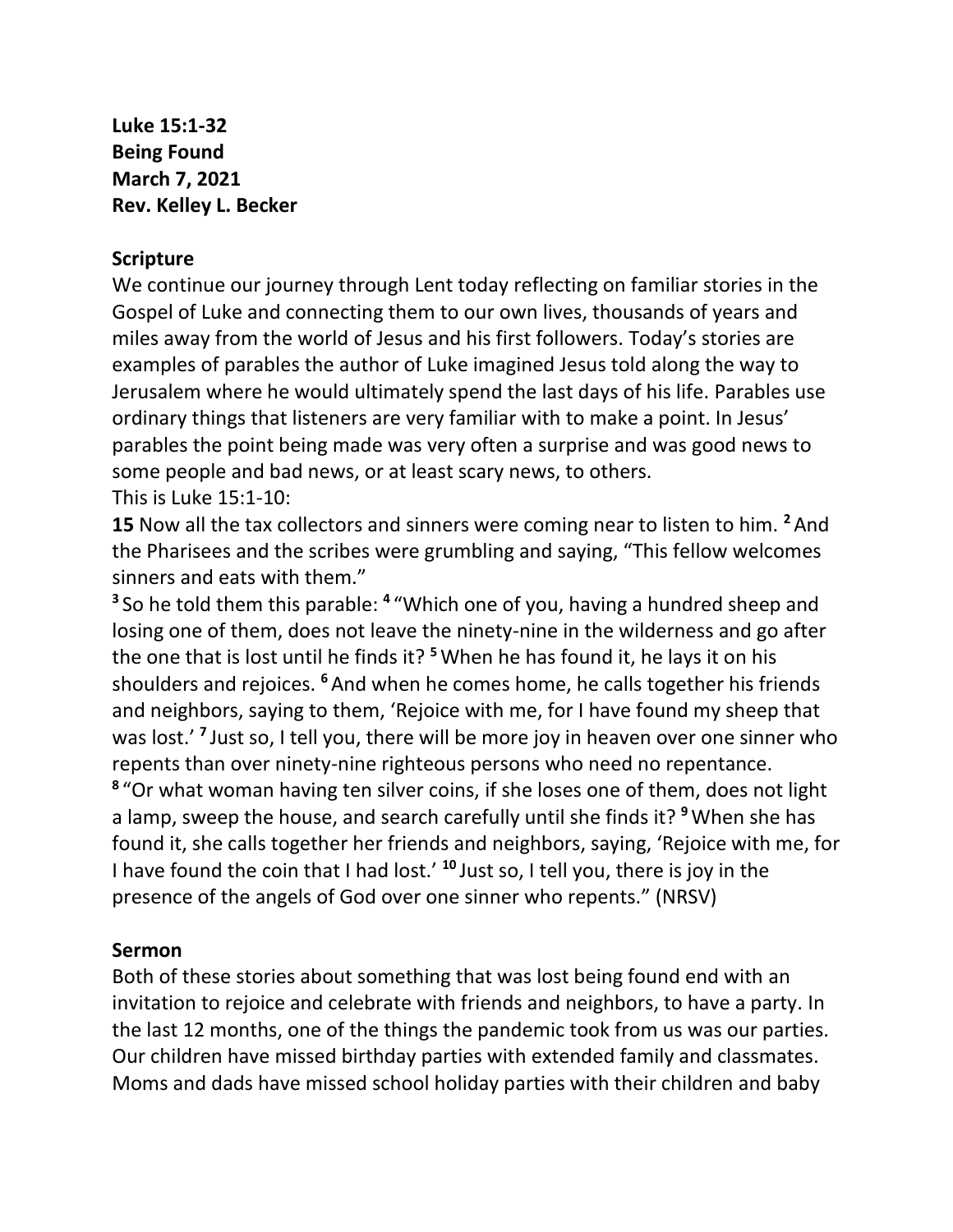showers. Work teams have missed co-worker retirement parties and promotion celebration happy hours. Grandparents have missed graduation parties and wedding receptions. We have missed a lot of opportunities to celebrate.

Since we haven't partied very much in the last year, I am going to ask you to think back to pre-pandemic times, when parties happened more frequently, when it wasn't uncommon to be invited to a celebration. Right now, most of us are so hungry for social interaction that if we received an invitation to celebrate anything safely, we would probably accept the invitation immediately.

Happy National Cereal Day, by the way. Be sure you celebrate today! But we haven't always been so desperate.

In other seasons of life, we have been invited and even chosen not to accept invitations to parties.

There have been times we couldn't attend a celebration because we had something else on our calendars that conflicted or someone in our household was sick. Sometimes we choose not to accept an invitation because we don't want to run into our ex or there is something about the party that makes us uncomfortable. My son was invited to a paintball birthday party once when he was in junior high. I decided not to allow him to accept the invitation because of something my brother, an avid hunter, said about paintball guns. He said he thought we should teach kids that it is never ok to point a gun at another human being, even if it's a game. My son *wanted* to celebrate his friend's birthday but didn't attend that particular party.

But have you ever gotten an invitation to a party and chosen not to go because you *didn't want* to actually celebrate what was being celebrated? Maybe it was a party for a co-worker who got the promotion you deserved? Or the wedding reception for the couple you didn't think should be getting married? Or the graduation party for the person you know didn't write even one of their own papers in college? Or how about the coming home party for the adult son who caused chaos in the family before he suddenly disappeared? This is Luke 15:11-32:

**<sup>11</sup>** Then Jesus said, "There was a man who had two sons. **<sup>12</sup>** The younger of them said to his father, 'Father, give me the share of the property that will belong to me.' So he divided his property between them. **<sup>13</sup>** A few days later the younger son gathered all he had and traveled to a distant country, and there he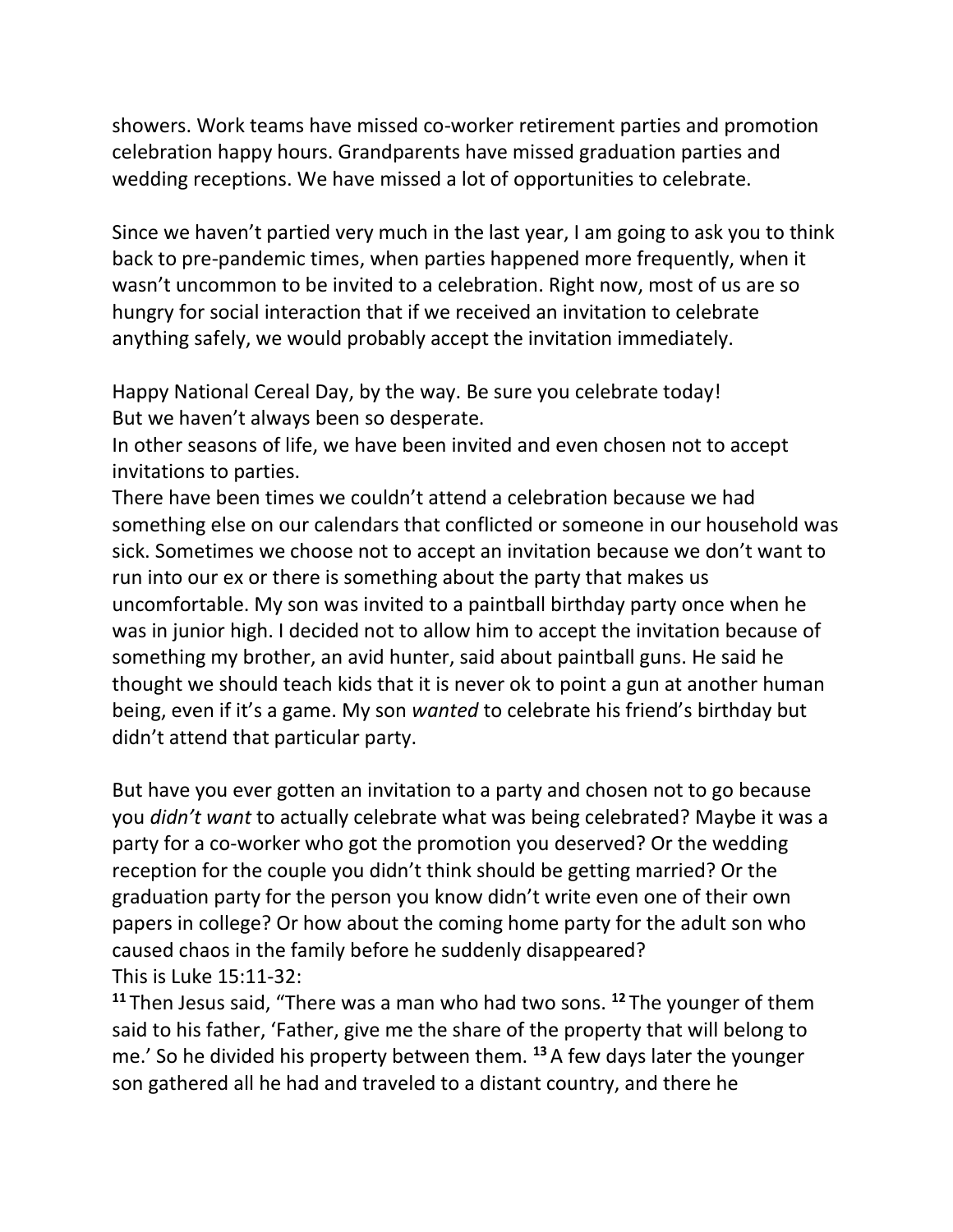squandered his property in dissolute living. **<sup>14</sup>**When he had spent everything, a severe famine took place throughout that country, and he began to be in need. **<sup>15</sup>** So he went and hired himself out to one of the citizens of that country, who sent him to his fields to feed the pigs. <sup>16</sup>He would gladly have filled himself with the pods that the pigs were eating; and no one gave him anything. **<sup>17</sup>** But when he came to himself he said, 'How many of my father's hired hands have bread enough and to spare, but here I am dying of hunger! **<sup>18</sup>** I will get up and go to my father, and I will say to him, "Father, I have sinned against heaven and before you; **<sup>19</sup>** I am no longer worthy to be called your son; treat me like one of your hired hands."' **<sup>20</sup>** So he set off and went to his father. But while he was still far off, his father saw him and was filled with compassion; he ran and put his arms around him and kissed him. **<sup>21</sup>** Then the son said to him, 'Father, I have sinned against heaven and before you; I am no longer worthy to be called your son.'<sup>[\[c\]](https://www.biblegateway.com/passage/?search=Luke%2015%3A11-32&version=NRSV#fen-NRSV-25602c)</sup> <sup>22</sup> But the father said to his slaves, 'Quickly, bring out a robe—the best one—and put it on him; put a ring on his finger and sandals on his feet. **<sup>23</sup>** And get the fatted calf and kill it, and let us eat and celebrate; **<sup>24</sup>** for this son of mine was dead and is alive again; he was lost and is found!' And they began to celebrate. **<sup>25</sup>** "Now his elder son was in the field; and when he came and approached the house, he heard music and dancing. **<sup>26</sup>**He called one of the slaves and asked what was going on. **<sup>27</sup>**He replied, 'Your brother has come, and your father has killed the fatted calf, because he has got him back safe and sound.' **<sup>28</sup>** Then he became angry and refused to go in. His father came out and began to plead with him. **<sup>29</sup>** But he answered his father, 'Listen! For all these years I have been working like a slave for you, and I have never disobeyed your command; yet you have never given me even a young goat so that I might celebrate with my friends. **<sup>30</sup>** But when this son of yours came back, who has devoured your property with prostitutes, you killed the fatted calf for him!' **<sup>31</sup>** Then the fathersaid to him, 'Son, you are always with me, and all that is mine is yours. **<sup>32</sup>** But we had to celebrate and rejoice, because this brother of yours was dead and has come to life; he was lost and has been found.'"

The end of this story brings us back to the beginning of this series of lost and found stories, back to the grumbling of the Pharisees and scribes, and the question of whether they will accept the invitation to the party God is throwing, to which everyone is invited, or whether they will choose to remain outside the door, like the older son in this third story. One of the reasons I love this story is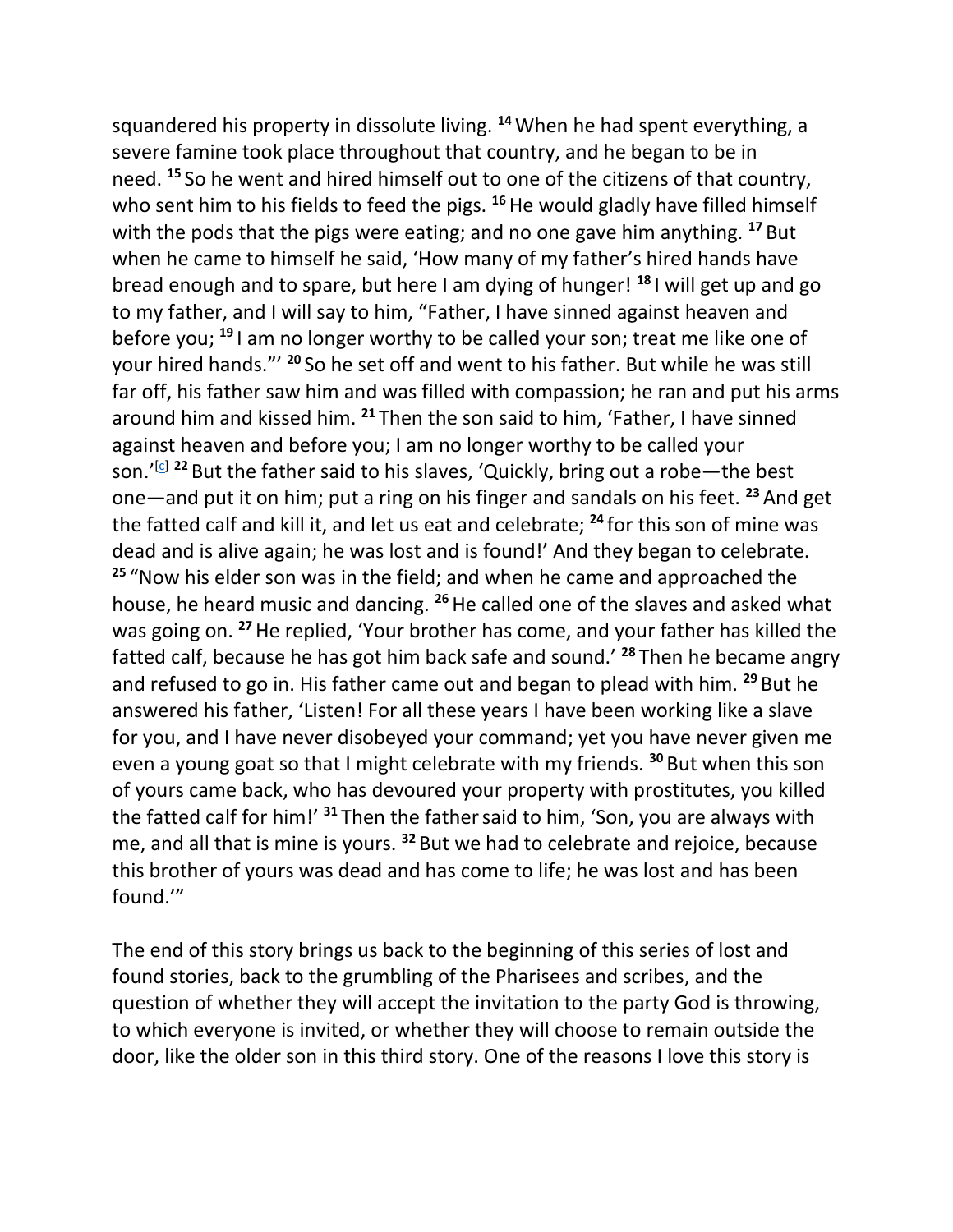that it leaves us wondering if the older son ever went inside. It forces us to imagine and to wonder.

This is one of the characteristics that make scholars think these three stories, or something very much like them, were part of the oral tradition that can be traced back to Jesus. In other words, it is likely Jesus told stories like these stories. However, it is likely the verses at the end of the coin and sheep stories about rejoicing in heaven over the repentance of sinners were added by the author of Luke to serve his own pastoral interests decades later. For Jesus, these stories were not about the actions of "sinners." These stories were and are about the action of God, God's willingness to pursue us when we are lost, the over-the-top welcome of God, completely motivated by God's intense love for every single person.

I'm curious…where do you see yourself in these stories? Are you like the coin, waiting for someone to notice you hidden off to the side? Are you like the lost sheep, having wandered off, hoping for the shepherd to come and find you and bring you into the safety of community? Are you the younger son who chose to walk away from community for some reason? Or are you the older son or the Pharisees and scribes who have always done what has been expected? Maybe Jesus' inclination to include everyone scares you, maybe you think that kind of inclusion will surely cause everything to go off the rails and make things too messy.

The cool thing about these stories is, no matter who you are, there is an invitation here for you. It is an invitation to turn from the way things are and turn toward the vision God has for the world. In his book, *God Has a Dream: A Vision for Hope in Our Time*, Archbishop Desmond Tutu writes from God's perspective, "I have a dream...Please help Me to realize it. It is a dream of a world where ugliness and squalor and poverty, its war and hostility, its greed and harsh competitiveness, its alienation and disharmony are changed into their glorious counterparts, where there will be more laughter, joy, and peace, where there will be justice and goodness and compassion and love and caring and sharing. I have a dream that swords will be beaten into plowshares and spears into pruning hooks, that My children will know that they are members of one family, the human family, God's family, My Family."<sup>1</sup>

<sup>1</sup> Desmond Tutu, God Has a Dream: A Vision of Hope for Our Time (New York: Doubleday, 2004), 19-20.